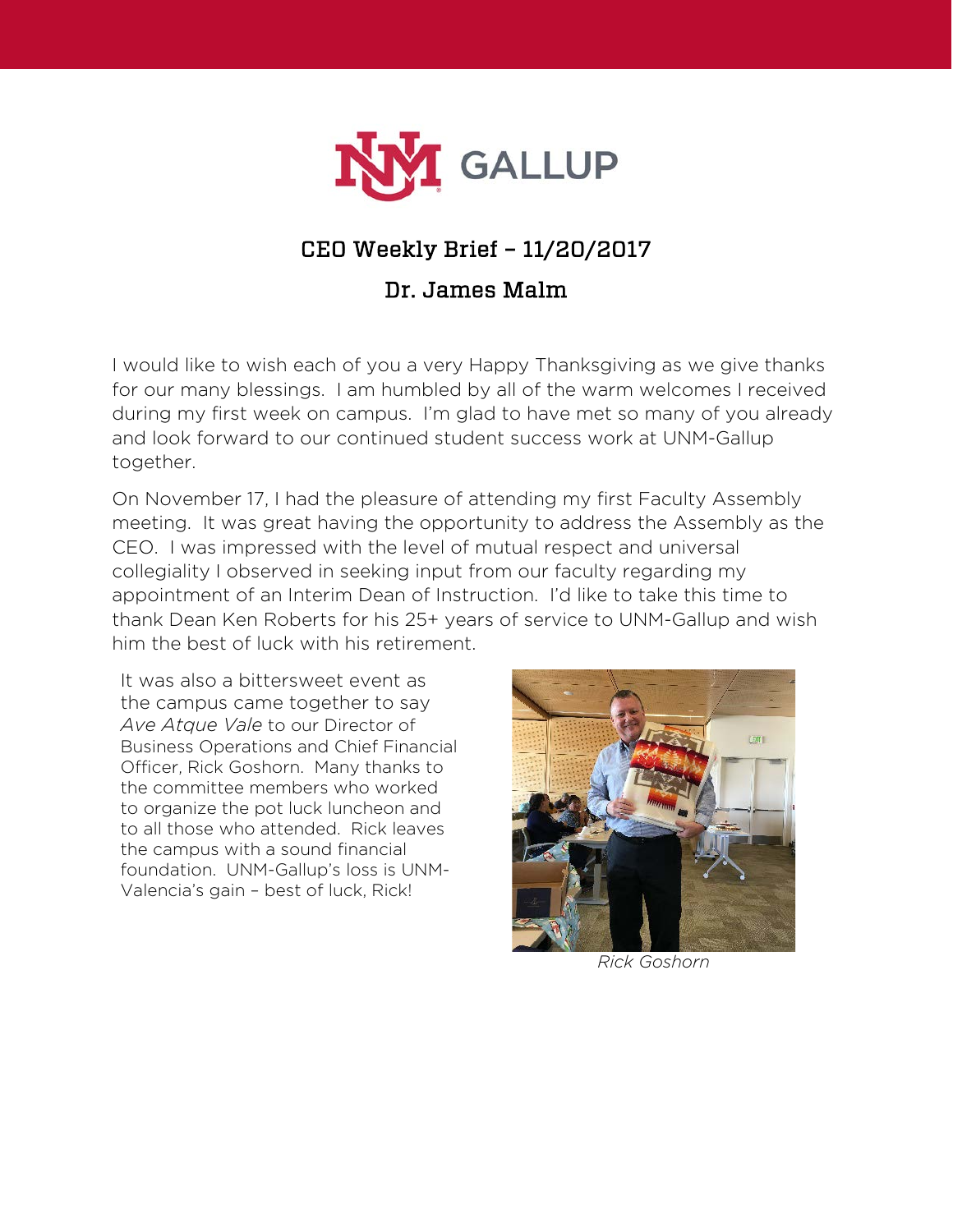

*UNM-G Construction Technology Students Working on Habitat for Humanity House*

In my first week, I was privileged to attend two wonderful student events. Under the watchful eye of their instructor Chris Chavez, I observed our construction technology students using their classroom skills to work on their fifth Habitat for Humanity House. Habitat for Humanity partners with communities to build homes for families in need of affordable housing. Our students, while utilizing their well-taught skills, are also giving back to their hometown and supporting the Habitat for Humanity mission of "building strength, stability and self-reliance through shelter."

Our dually enrolled culinary arts students showed off their skills as UNM-Gallup hosted the Gallup-McKinley County Chamber of Commerce Business after Hours last Thursday evening. These students worked to design the menu, prepare and serve the wonderful cuisine for the evening. It was very impressive hearing them introduce themselves to our campus guests. My guess is that many wonderful chefs will emerge from that group!



*UNM-G/Miyamura High School Culinary Arts Students at Chamber of Commerce Business After Hours*

With our relentless drive towards student success, I am happy to continue the tradition of extracurricular community events in support of our students in 2018:

- 1) Annual Hoe Down Dinner/Dance
- 2) Do-or-Dye Color Run
- 3) Muddy Endurance Races

I would like to put out a campus call for volunteers to serve on any one – or all – of these committees. Everyone has something they can give, and supporting student success is a great way to use your time and talents to give back to the